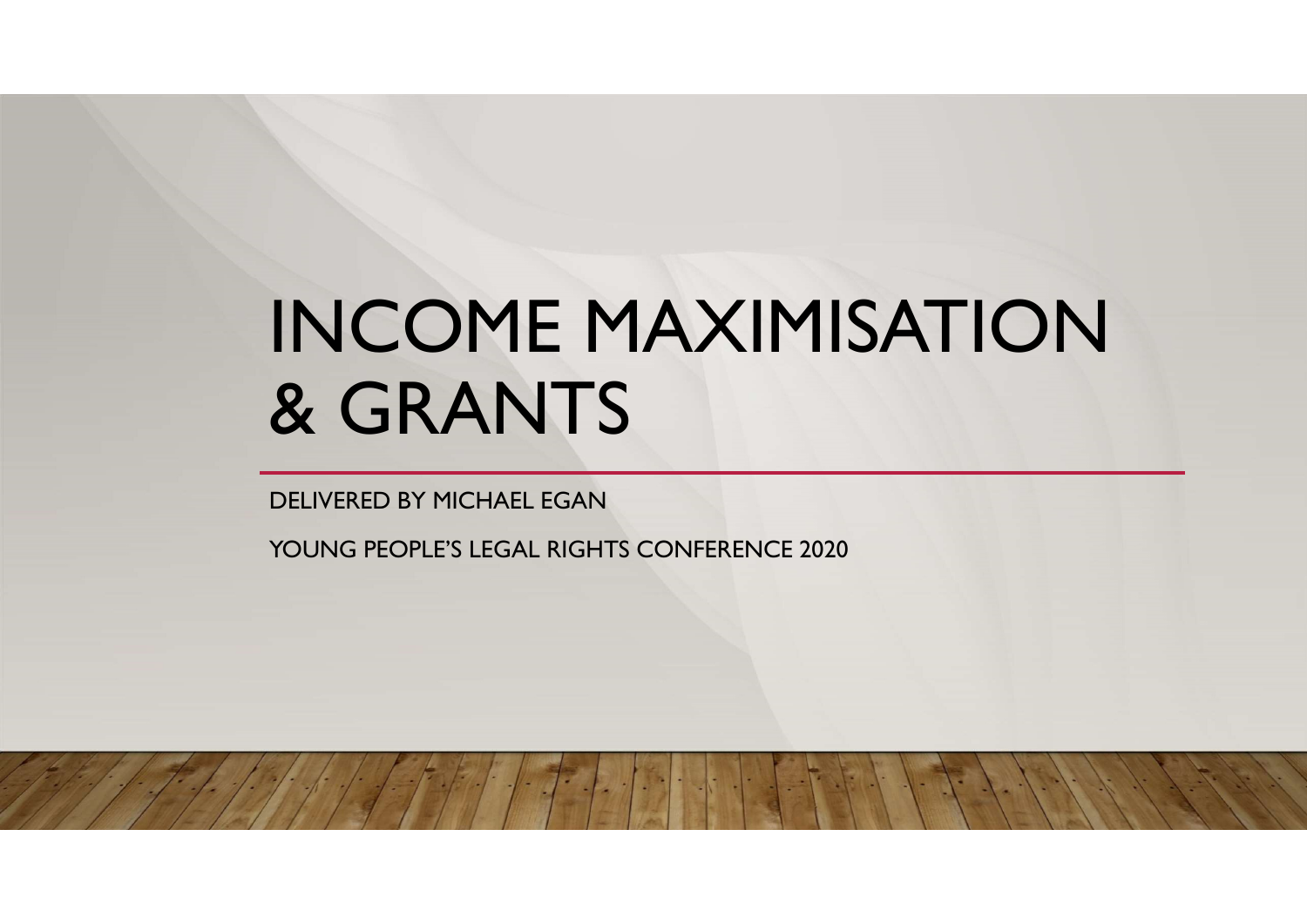# **OBJECTIVES**

- General principles on income-maximisation
- Charitable trust grants
- Asking the right questions
- Form filling: do's and don'ts
- Telling the story
- Resources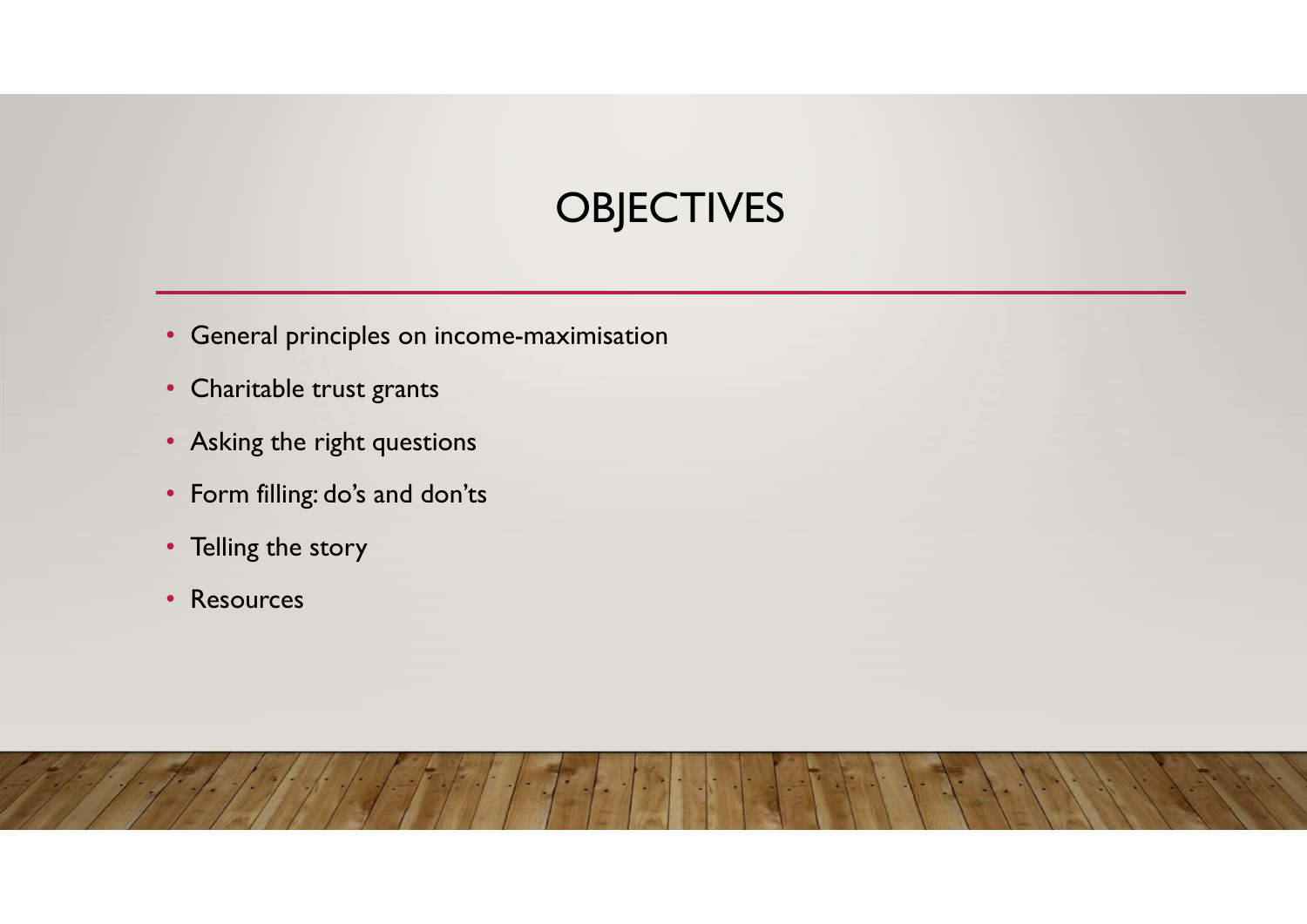#### BACKGROUND

- Citizens Advice St. Helens: November 2009-September 2020
- British Gas Energy Trust fuel debt advice project July 2011-September 2020
- 'The Good Trust Fund Guide' Adviser 164 July/August 2014-cited in chapter 5 of the Child Poverty Action Group (CPAG) Debt Advice Handbook
- Institute of Money Advisers (IMA) Charitable trust grants webinar August 2019
- Adviser networking and information sharing: https://www.i-m-a.org.uk/learningdevelopment/adviser-networking-information-sharing/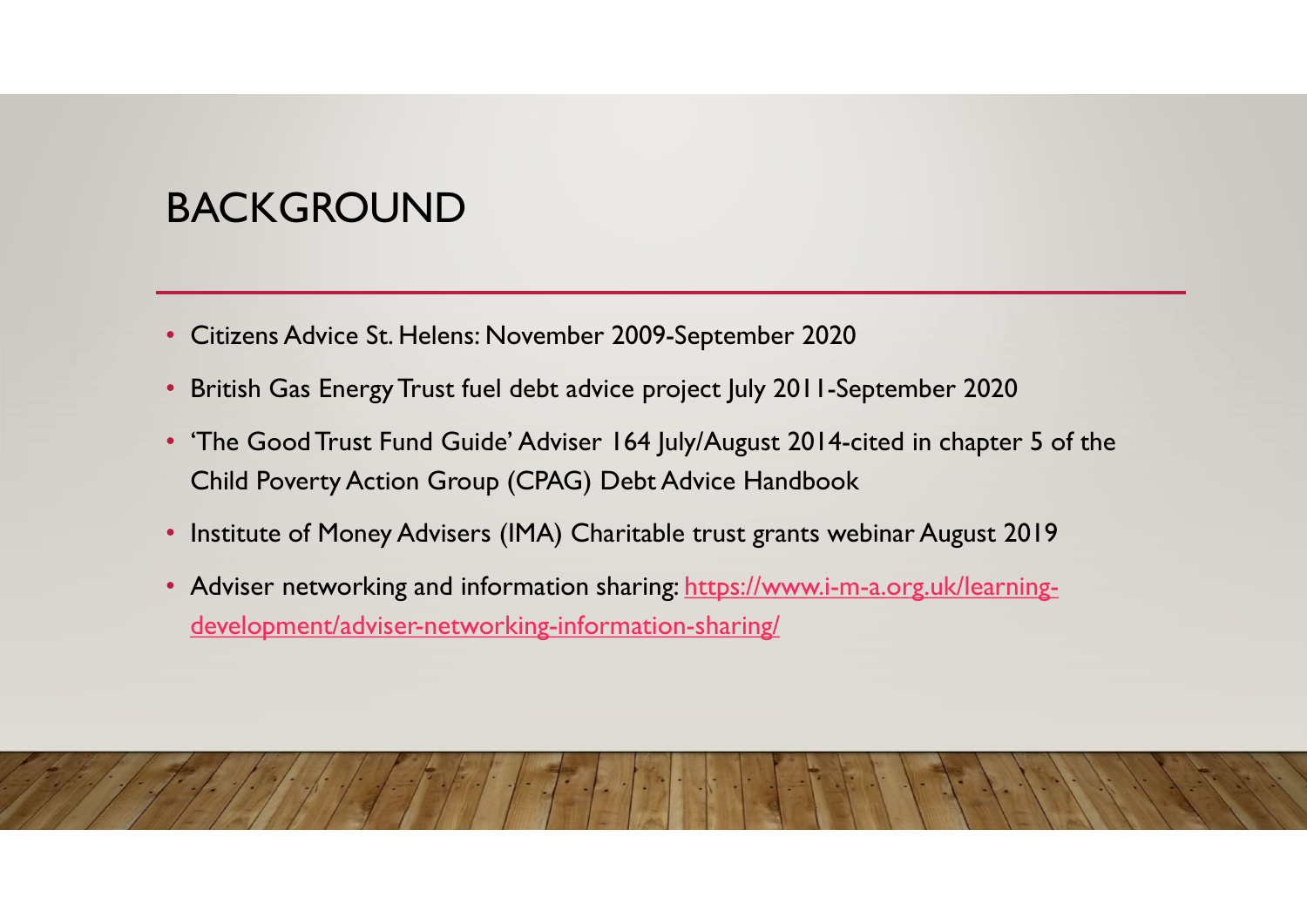# GENERAL PRINCIPLES ON INCOME-MAXIMISATION

- https://www.rightsnet.org.uk/resources benefit rates poster 2020/2021
- https://www.turn2us.org.uk/ benefits calculator (helpline: 0808 802 2000)
- Discretionary Housing Payment (DHP) from local authority to cover rent shortfall
- Council Tax Reduction to reduce cost of council tax bill
- Council Tax Exemption/Discretionary Reduction
- Personal Independence Payment for those with disabilities (new claim: 0800 917 2222)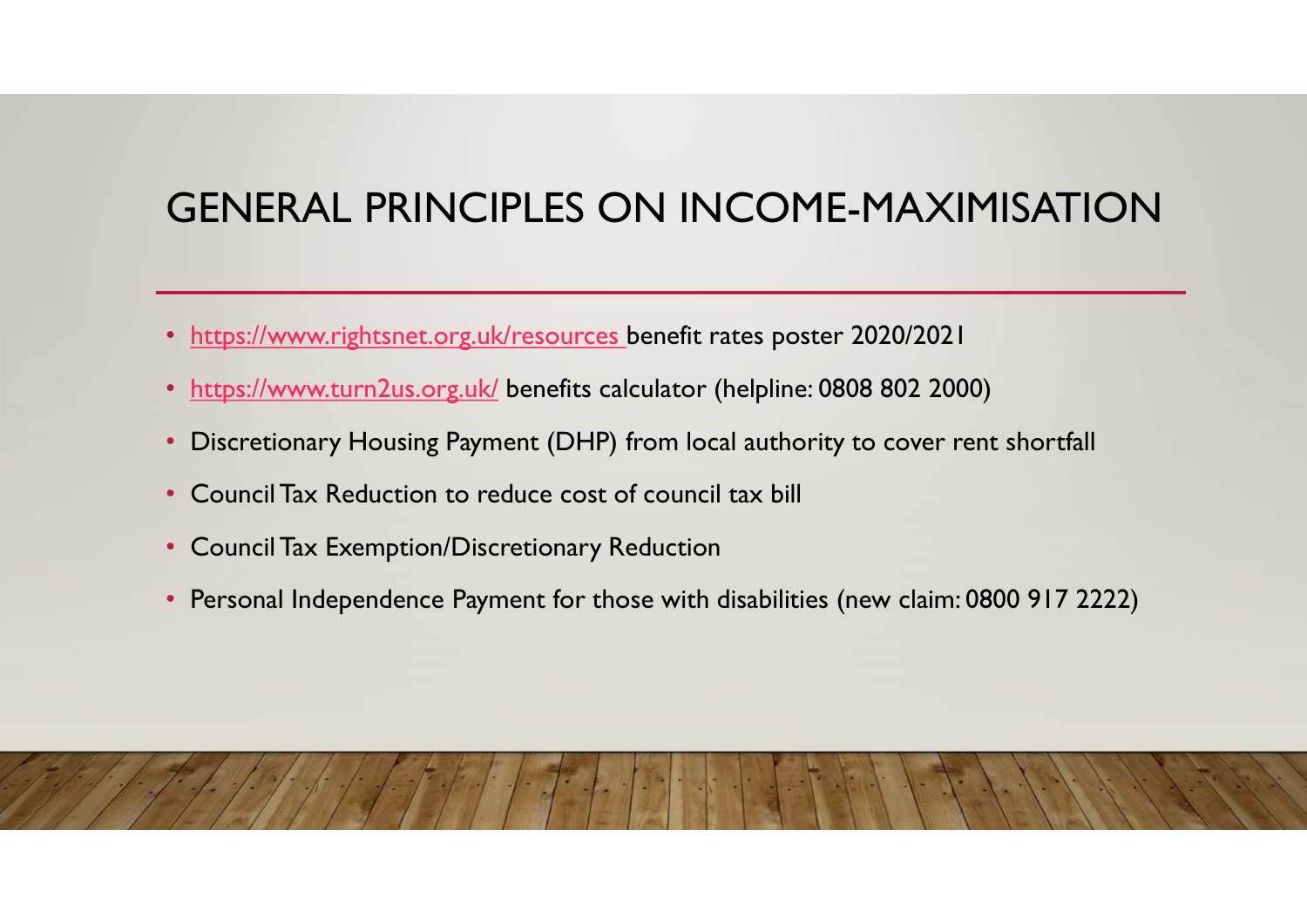# CHARITABLE TRUST GRANTS

- Free to apply and nothing has to be paid back
- Criteria differs from charity to charity but the most common is "financial hardship":-if you can't afford what you're applying for, they'll consider awarding you a grant
- The vast majority require supporting evidence-usually proof-of-income (benefit award letter/bank statement)
- Medical evidence is usually required if a health condition/disability forms part of the criteria
- Proof-of-employment required if applying to a trade trust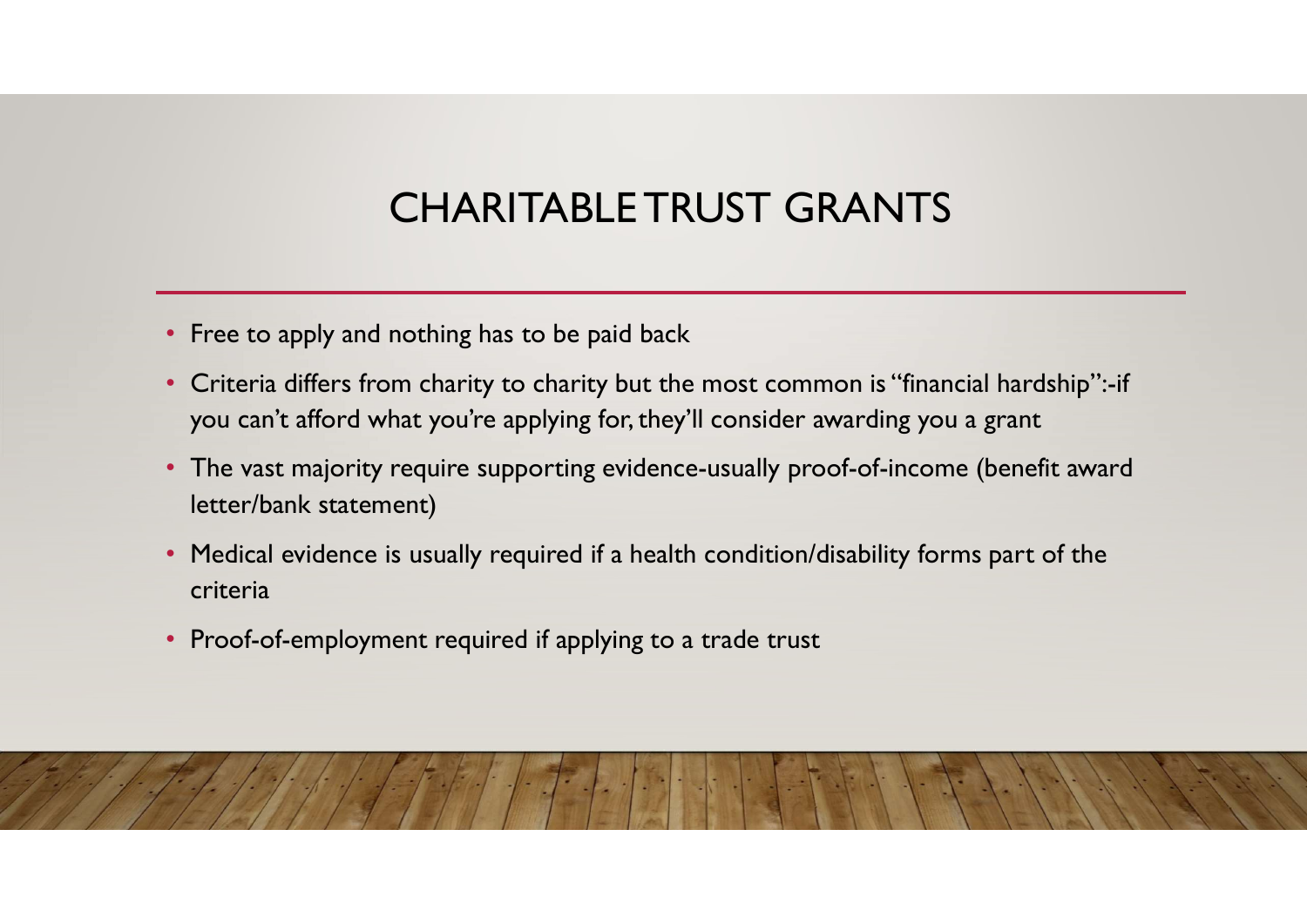#### "GO TO FUNDS"

- Local council welfare assistance/emergency support scheme
- Glasspool Charity Trust https://www.glasspool.org.uk
- BBC Children in Need Fund https://www.familyfundservices.co.uk/emergency-essentials
- The Smallwood Trust https://www.smallwoodtrust.org.uk
- The Vicar's Relief Fund https://smitf.flexigrant.com
- Acts 435 https://acts435.org.uk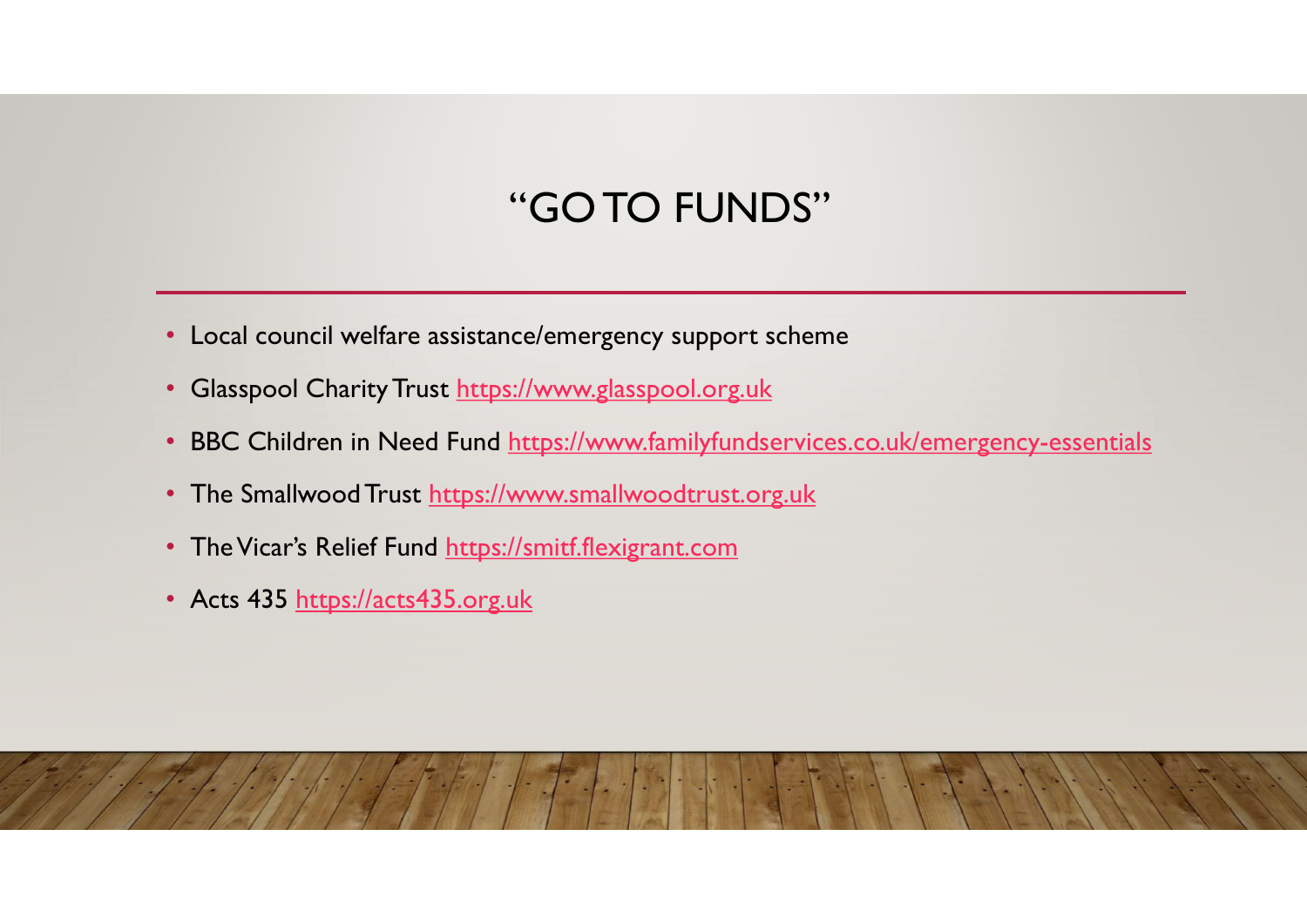# MOST COMMON REQUESTS

- Household items/white goods
- General financial assistance (more money!)
- Bond/deposit for private rented accommodation
- Insolvency fees (Bankruptcy £680 Debt Relief Order £90)
- Money to top-up pay-as-you-go gas and electricity meters
- Gas, electricity and water rates arrears
- School uniforms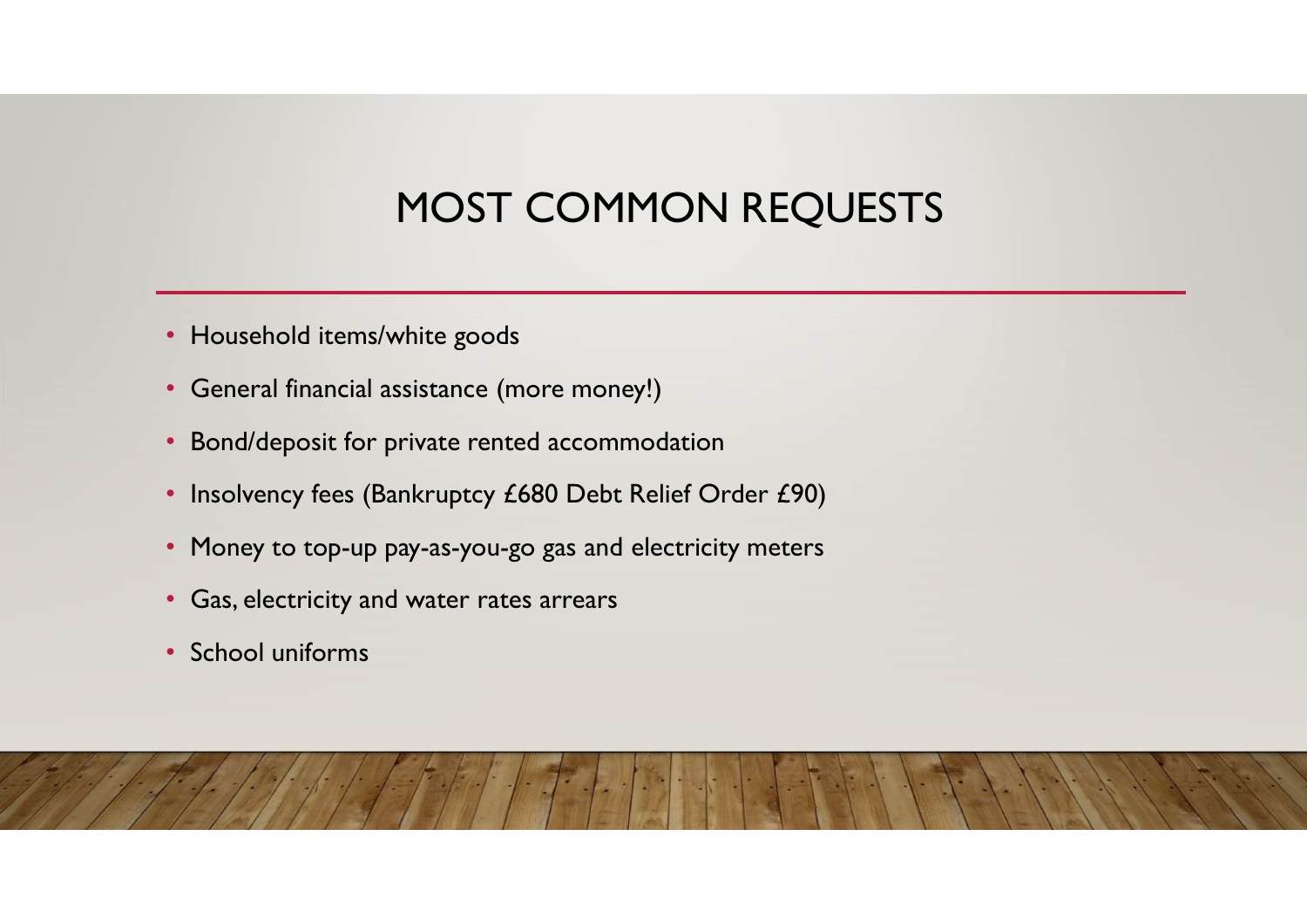# SCREENING QUESTIONS

- What do you need? What would you like to apply for? How much funding is required?
- Have you applied anywhere else?
- There's certain funds which help people based on the industry in which they work or have worked. What's your occupation and how long have you worked there for?
- Where have you worked in the past? How long did you work there for?
- If you receive a vague response such as "warehouse", ask clarifying questions: what goods went through the warehouse? Clothing? Food?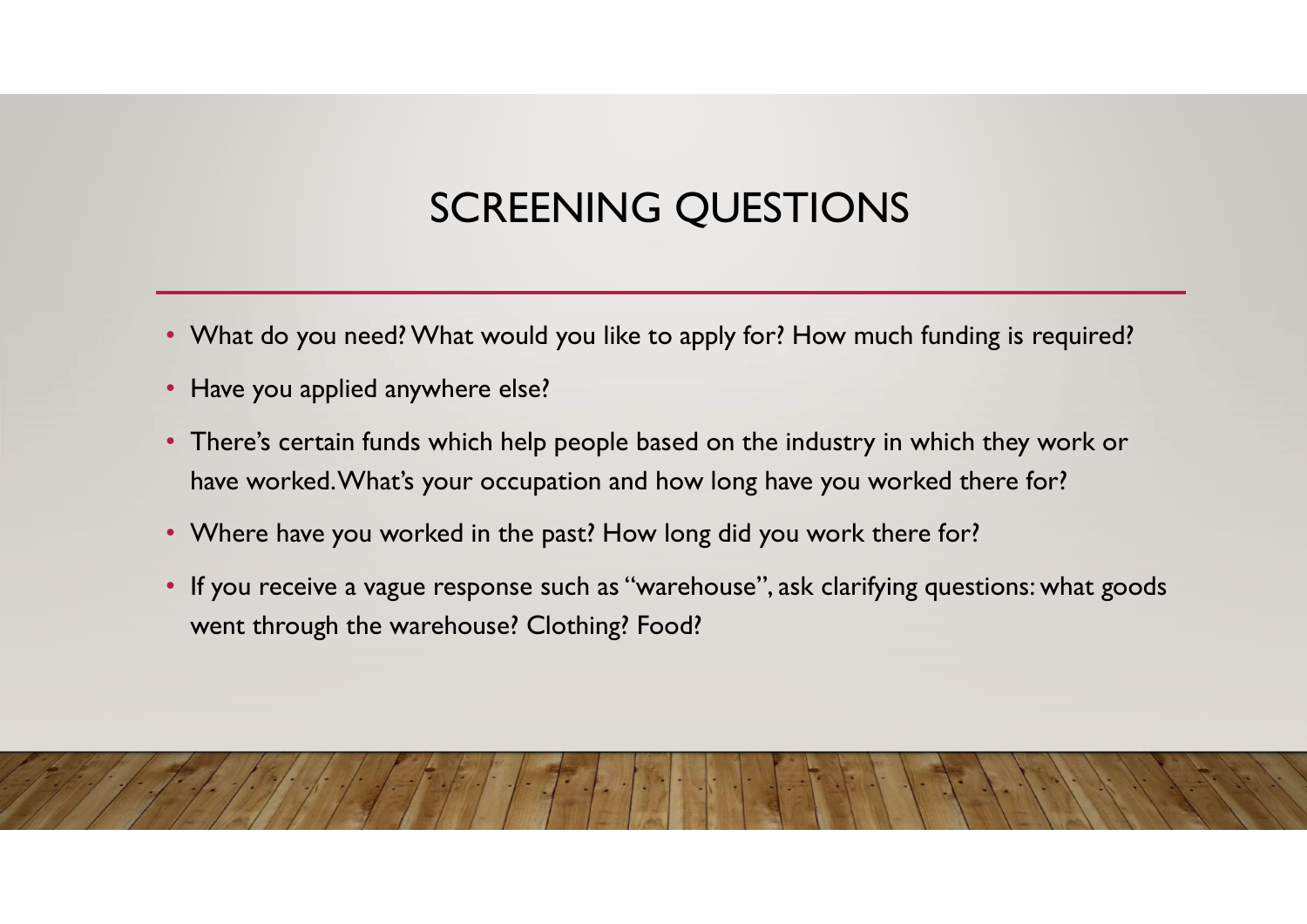### CRITERIA QUESTIONS

- Once you have identified a potential fund to apply to, ask if they have ever applied to it before. If they have applied, find out when and whether the outcome was successful.
- Charities usually have rules on reapplying:

Acts 435 has a limit of three requests per individual per annum.

Glasspool Charity Trust requires you to wait until 3 years has passed before reapplying, unless there's exceptional circumstances which warrant a repeat application.

• If applying to a trade trust, check they meet the length-of-service requirement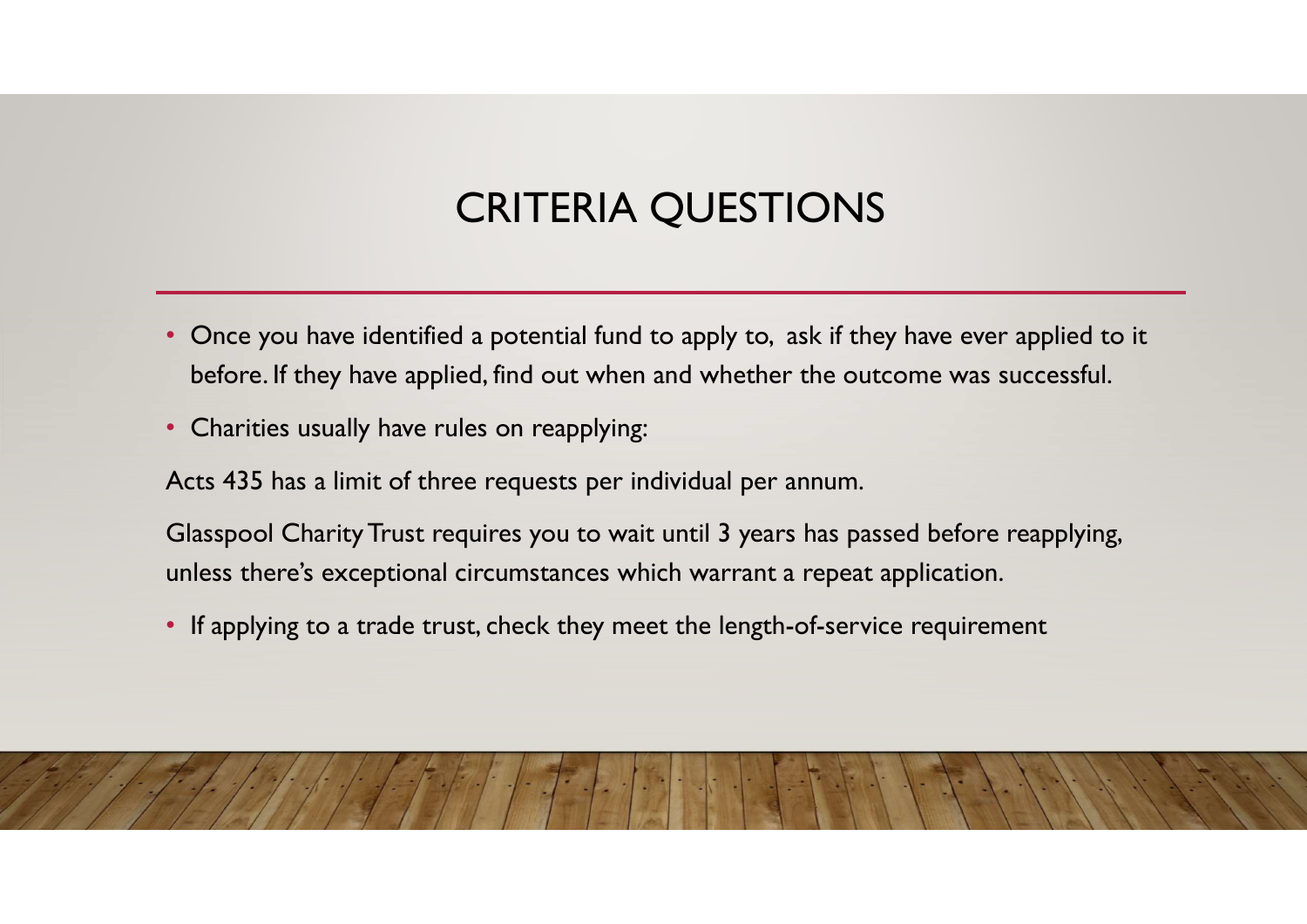### MANAGING EXPECTATIONS

- Explain the application process
- Discuss the supporting evidence required
- Time frames for processing of application and potential delays
- No guarantee of success and (usually) no right to appeal a decision
- No retrospective grants
- Right to choose household items
- Cash/cheque/gift cards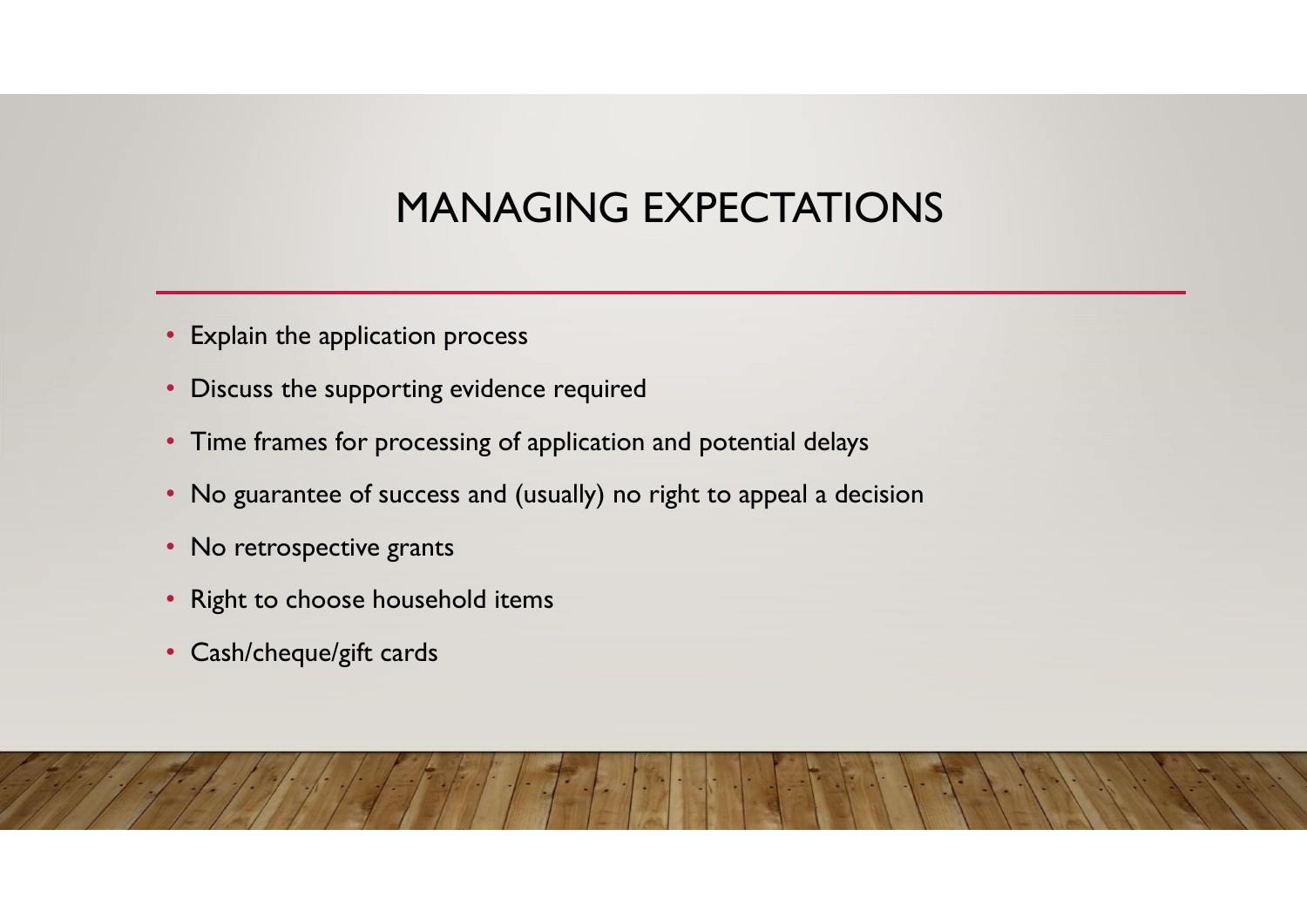# FORM FILLING: DO'S AND DON'TS

- Complete all sections of the application form. If a section isn't relevant put N/A
- Check the figures on the financial statement match the figures on the proof of income provided
- Explanatory notes/justification will need to be provided for any high/unusual expenditure items
- Some charities require details of income for all household members
- Proof read the application before submitting!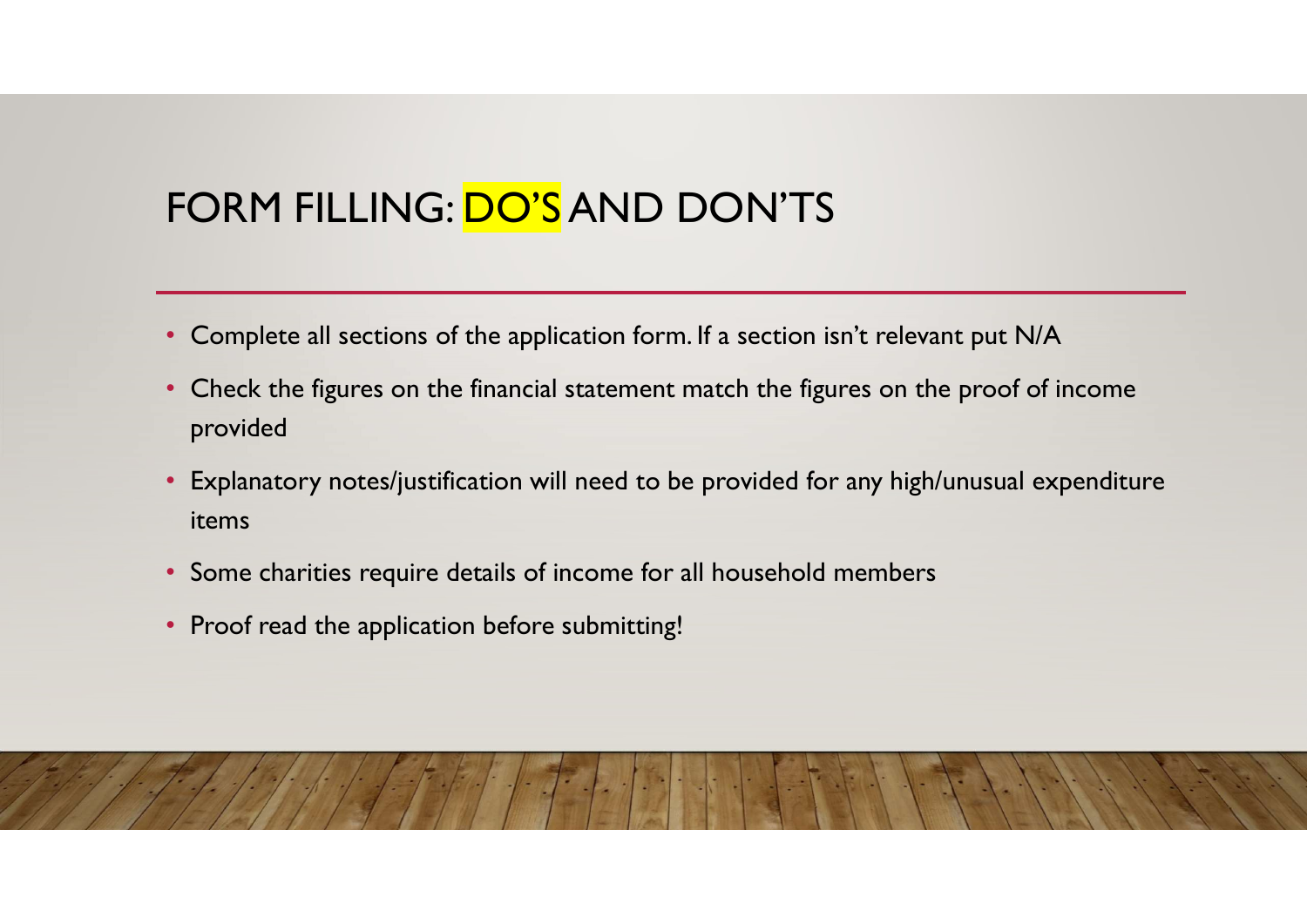#### FORM FILLING: DO'S AND DON'TS

- Don't submit the application if the form is incomplete or the supporting evidence requested hasn't been provided
- The numbers don't lie: if something doesn't add up, it doesn't add up! Clarify any points of confusion before submitting the application
- Don't submit the application if other options haven't been exhausted first. If the charity expects you to apply for a Disabled Facilities Grant first, or to the local welfare assistance scheme first, do that! If the client doesn't meet the criteria, clarify that on the application form

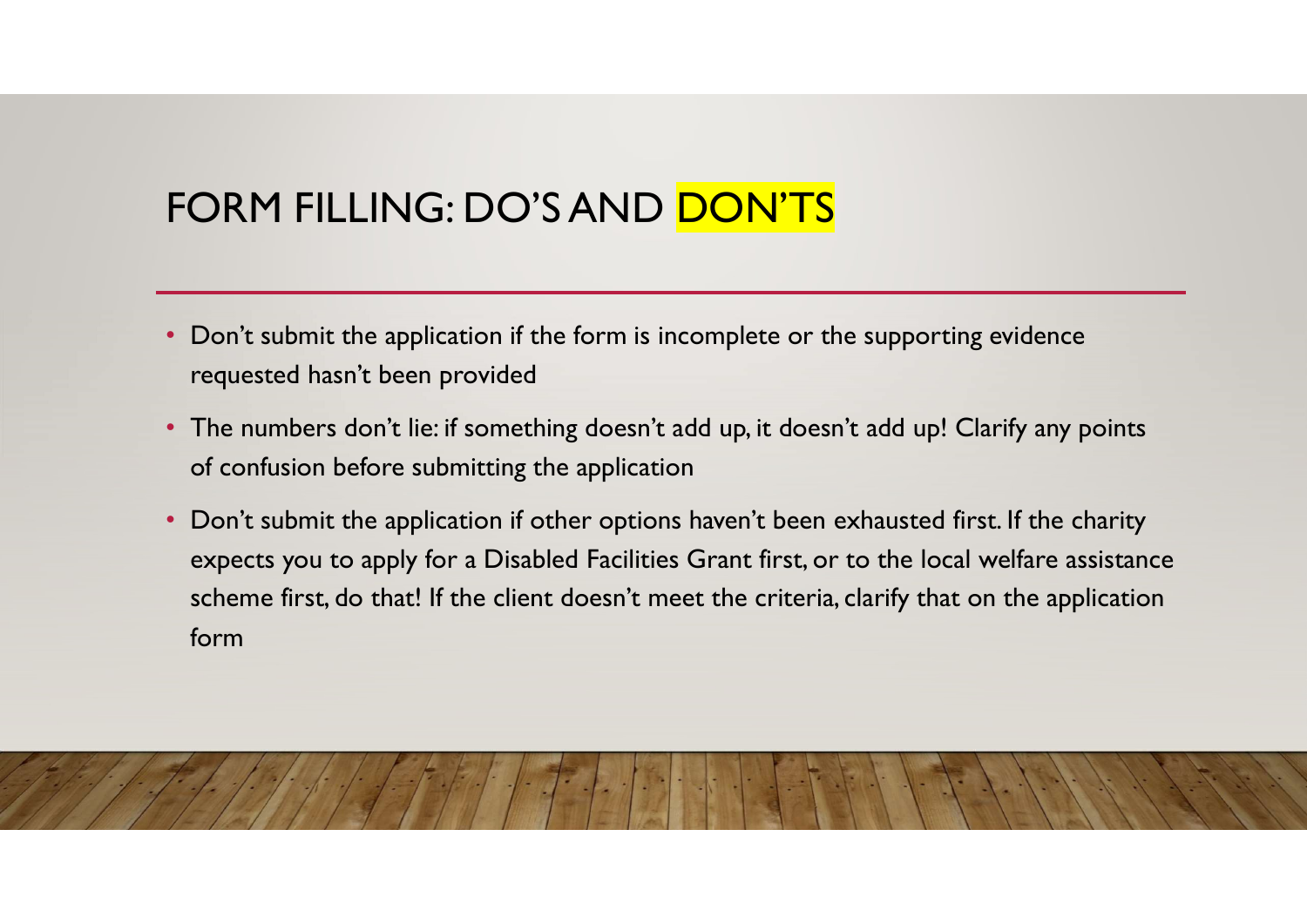# TELLING THE STORY

- Exploration phase of the Citizens Advice 'Advice Model'
- Most funds will never meet the client face-to-face or communicate with them in any way, so they are relying on the information you provide on the application form, to make their decision
- Some require a supporting letter to be provided whilst others provide a specific section on their application form to detail the client's background/personal circumstances
- "I keep six honest serving men, they taught me all I knew. Their names are what and why and when and how and where and who." Rudyard Kipling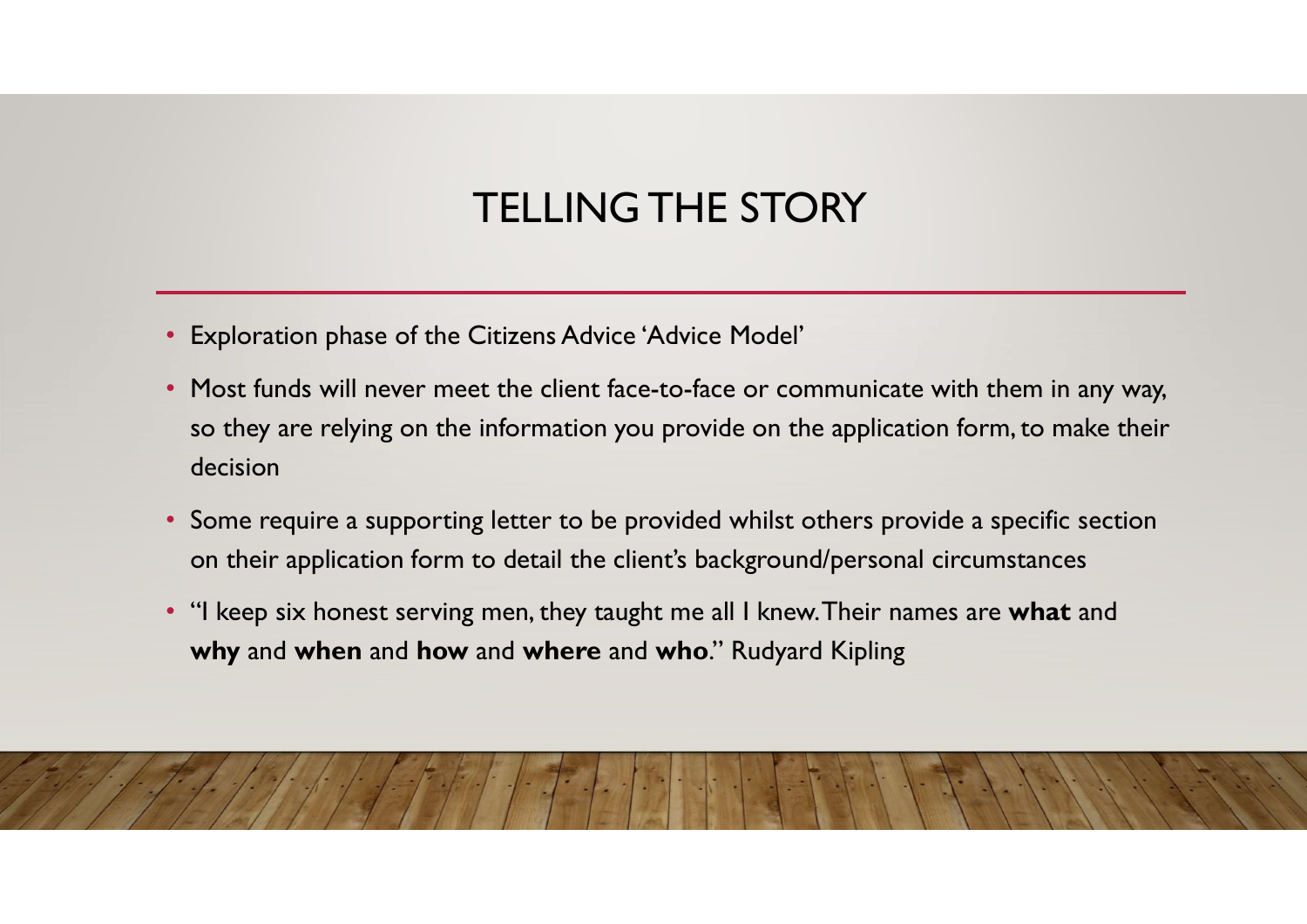#### TELLING THE STORY: MITIGATING FACTORS

- Bereavement
- Disability
- Domestic Violence
- Homelessness
- Mental health
- Redundancy
- Relationship breakdown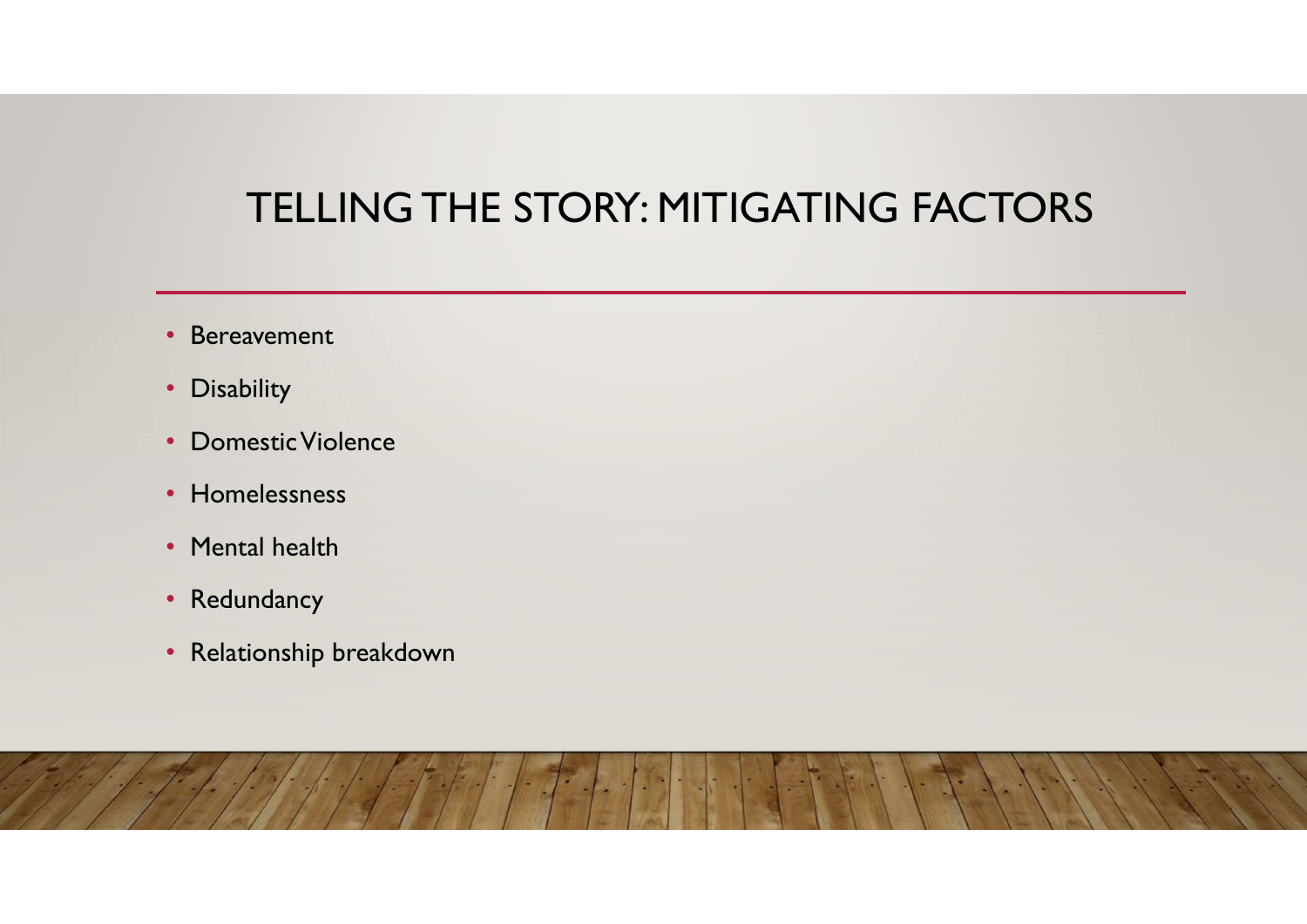# TELLING THE STORY: TOP TIPS

- Two of George Orwell' rules for writing:
- 1. Never use a long word where a short one will do
- 2. If it is possible to cut a word out, always cut it out
- Acts 435 character limit provides a good constraint for concise writing.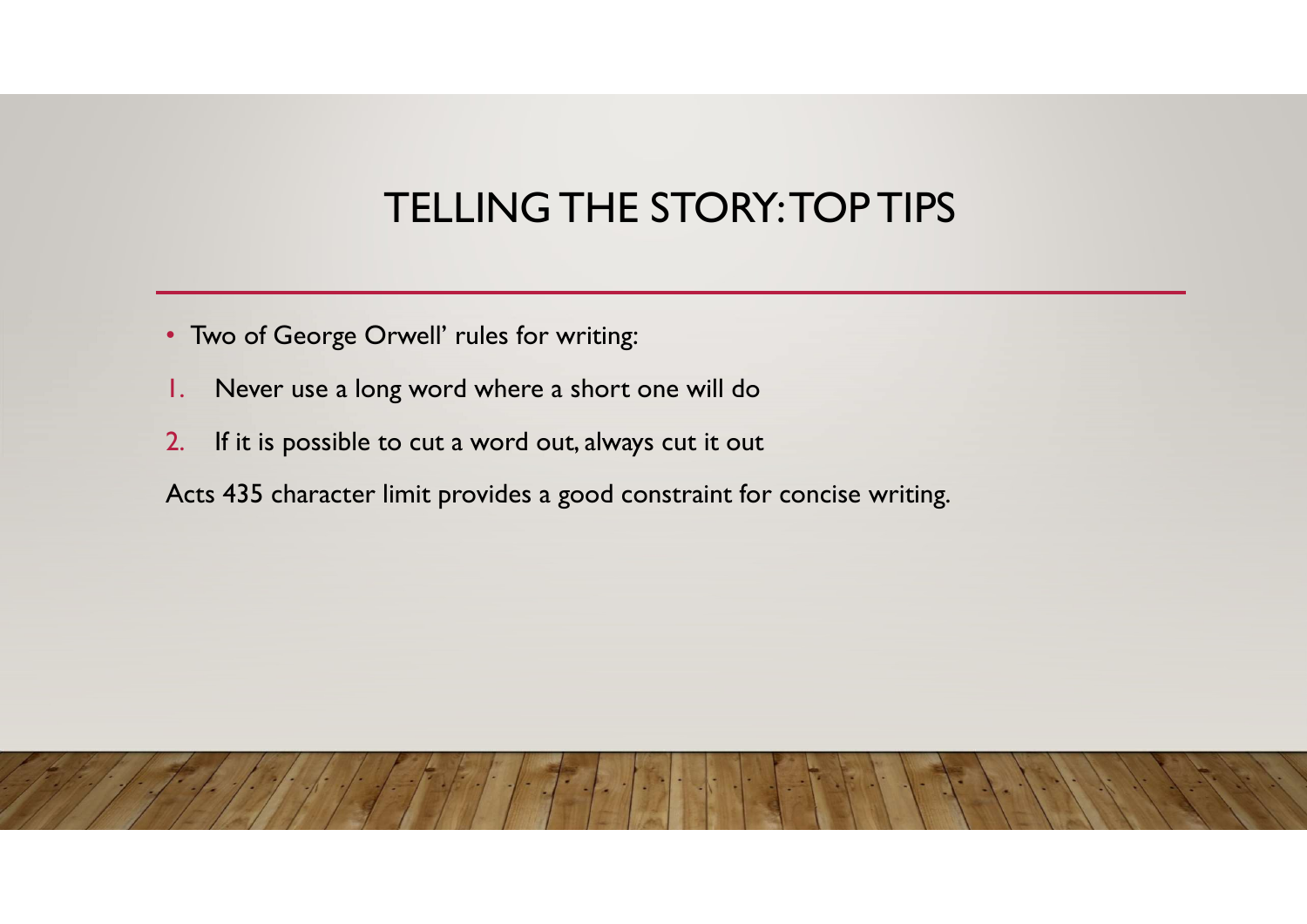#### RESOURCES: ONLINE

- Turn 2 Us grants search https://www.turn2us.org.uk
- Auriga Services 'Help with Water and Energy' guide https://www.aurigaservices.co.uk
- The Hardman Trust 'The Hardman Directory' https://www.hardmantrust.org.uk/directory
- Actors' Benevolent Fund list of arts-related charities: https://www.actorsbenevolentfund.co.uk/apply
- Seafarers Support maritime charities guide: https://seafarersupport.zendesk.com/hc/en-gb